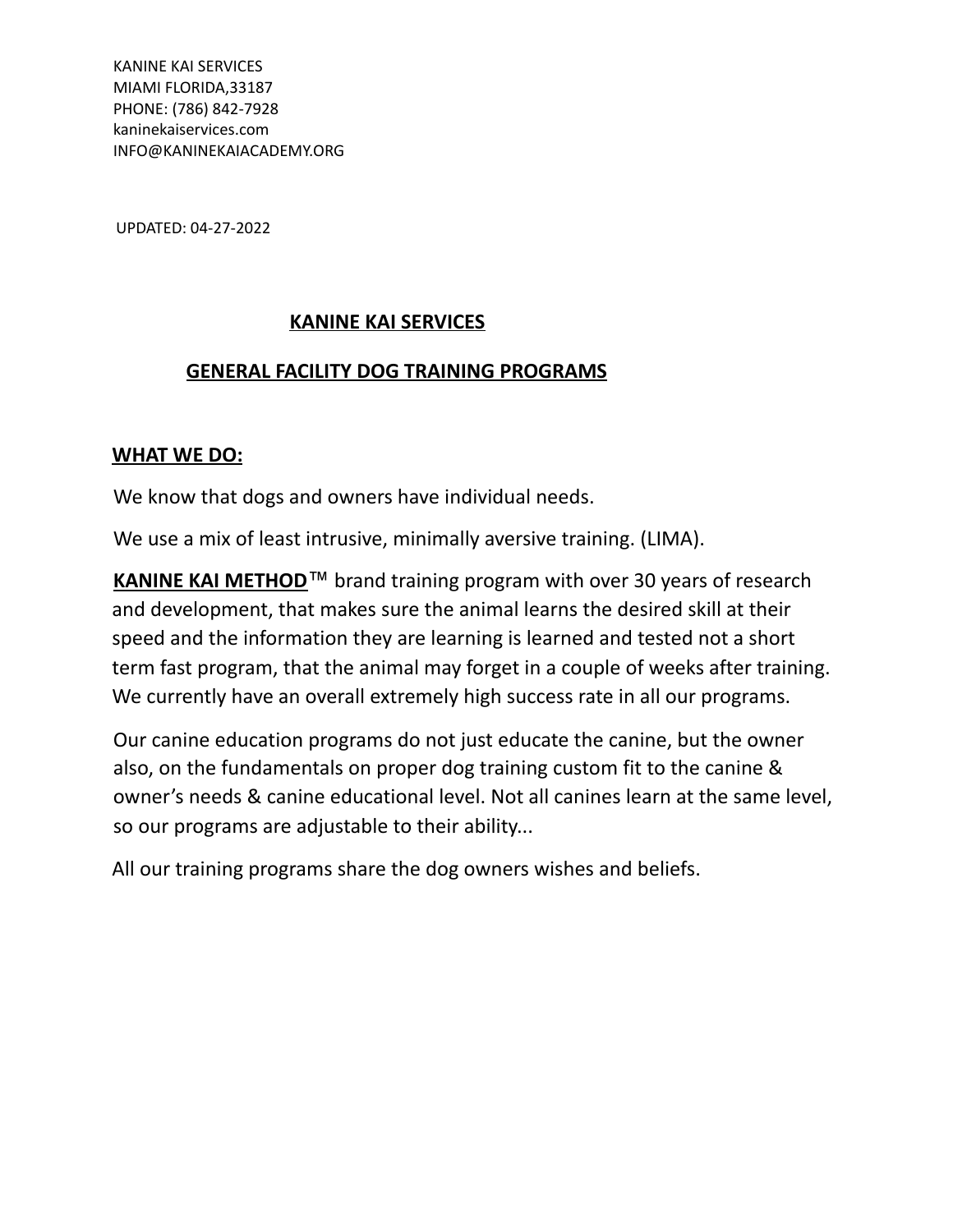# **K.K.S.Private General Facility Classes:**

## **1.) Puppy Kai 101 With A.K.C. Puppy Star**

A critical first process of your dog's education. Our class shall give your puppy enrichment and socialization with a starter introduction to obedience skills. Puppy 101 starts with puppy level sits, downs, and stays, work on leash walking and recalls, and more! An hour of fun and education with puppies. This class is for puppies up to six months of age.

**Days:** T.B.A. **Time:** Contact Us for Available Times

**Program length:** One-hour sessions Once or Twice a Week for 8 One hour Sessions

**Program Starting Cost: \_\_\_\_\_\_\_\_\_\_\_\_\_\_\_\_\_Instructor:** T.B.A.

**COMES WITH LIFETIME FOLLOW UP TRAINING.AFTER DOG PASSES FINAL TESTS.**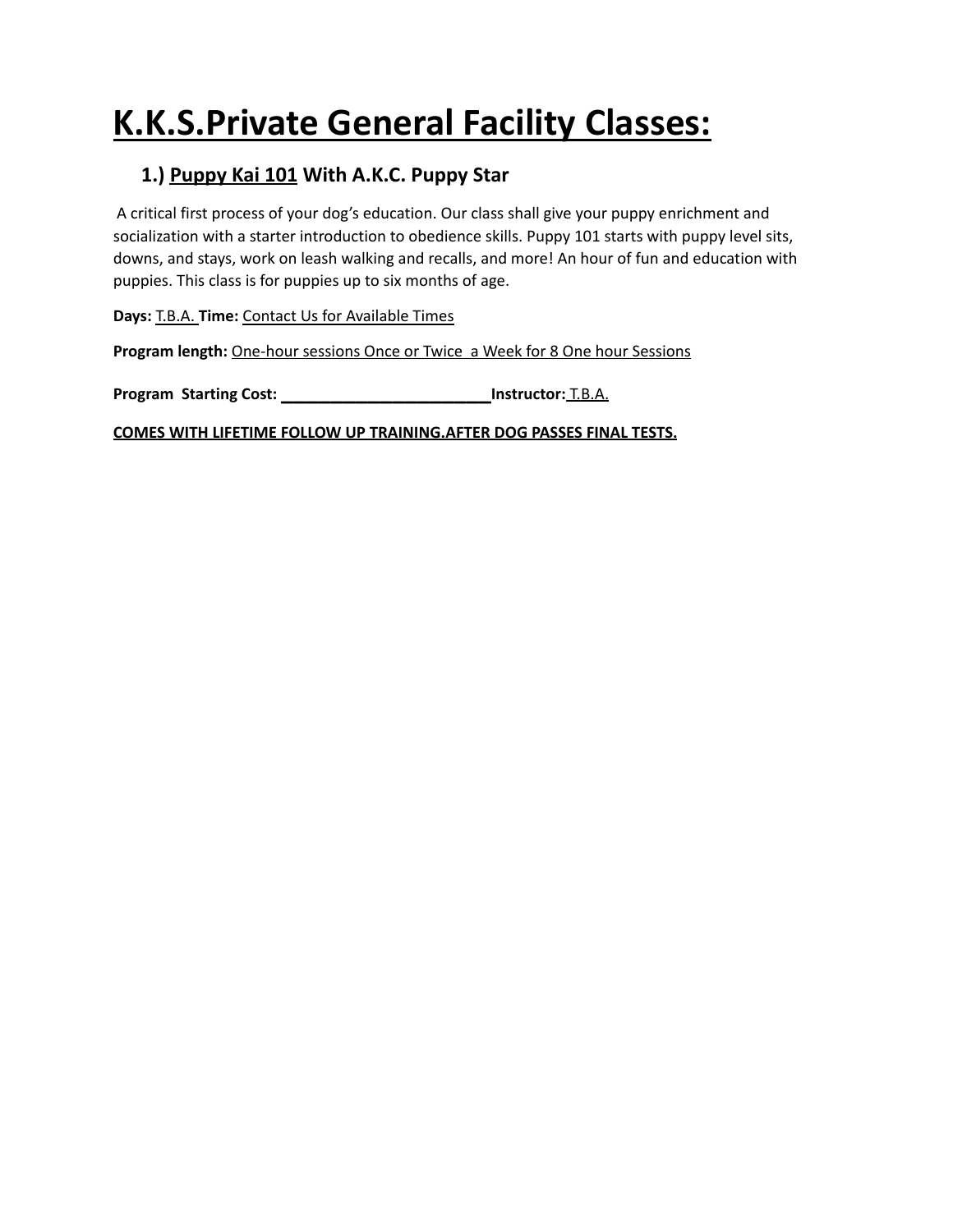## **2.) KANINE KAI GENERAL DOMESTIC DOG TRAINING 101 CLASSES**

### **Comes with the Following:**

#### **PUPPY KAI 101 TRAINING:**

A critical first process of your dog's education. Our class shall give your puppy enrichment and socialization with a starter introduction to obedience skills. Puppy 101 starts with puppy level sits, downs, and stays, work on leash walking and recalls, and more!

### **ADOLESCENT KAI 101 TRAINING:**

After completing Puppy Kai 101. Now for the next Level. Our class shall give your adolescent/young adult dog a higher canine education and skills. and advance human & canine socialization. Also, your dog shall learn Full basic obedience skills. Basic indoor & outside behavior. Advance leash working & distraction & focus training. Proper canine to human communication. Handler relationship and bonding training and a lot more...

### **ELITE BASIC TRAINING:**

Advance proper behavior & obedience, that sharpens your dog's skills. Advance command skills and advance public behavior and focus skills and more. Only available with the Kanine Kai Full Basic Training 101 program.

Good for all ages…. **COMES WITH LIFETIME FOLLOW UP TRAINING.AFTER DOG PASSES FINAL TESTS.**

**Days:** T.B.A. **Time:** Contact Us for Available Times

**Program length:** One-hour sessions Once or Twice a Week for 16 One hour Sessions

**Program Starting Cost: \_\_\_\_\_\_\_\_\_\_\_\_\_\_\_\_\_\_\_\_Instructor:** T.B.A.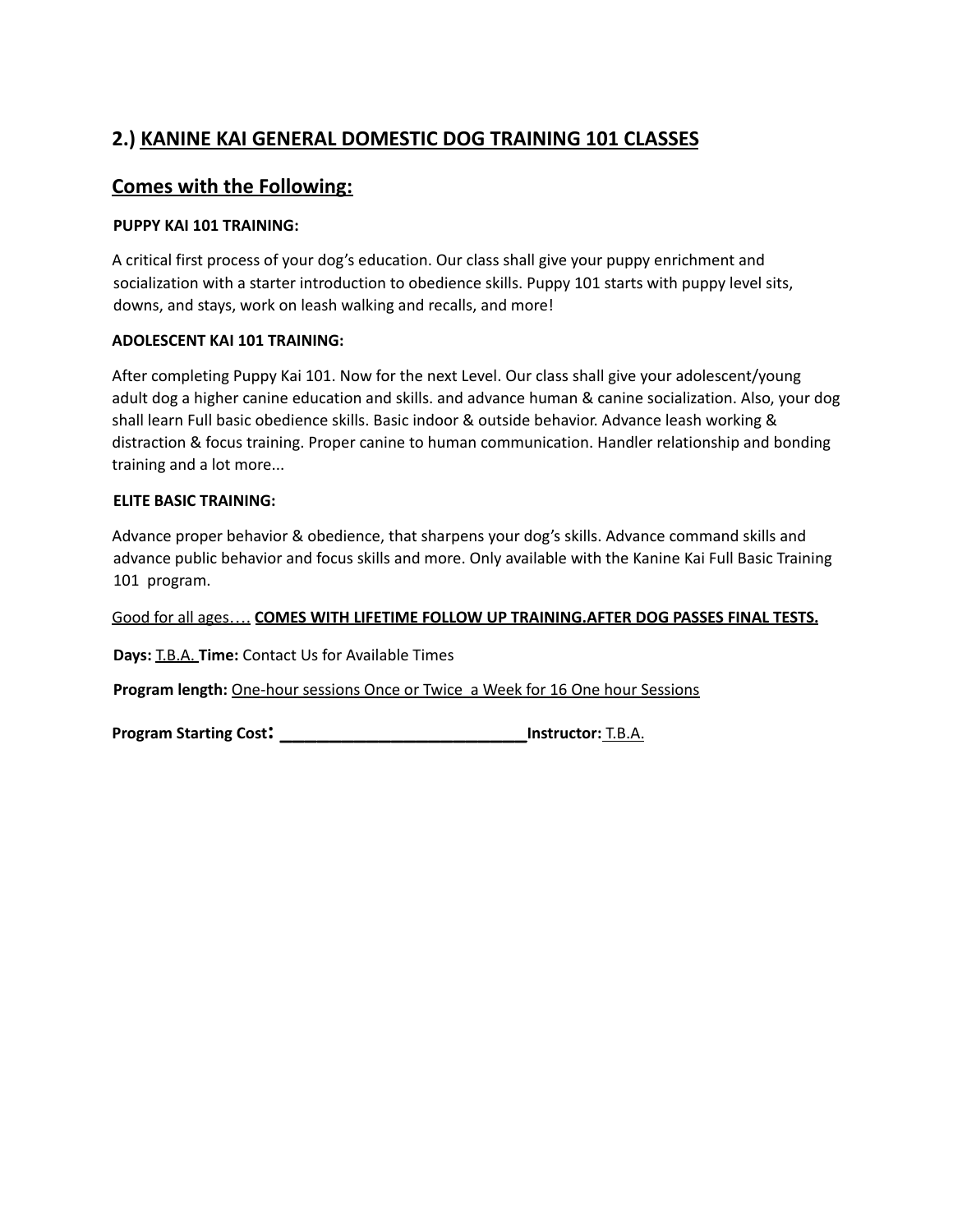### **KANINE KAI SERVICES**

## **SPECIALIZED TRAINING SERVICES**

## **A.) KKA BEHAVIOR MODIFICATION LEVEL 1 CLASSES**

- 1.) Behavior Modification adjustment & Social Skills
- 2.) Behavior Trigger Modification
- 3.) Behavior research & custom training to meet canines needs
- 4.) Basic Training Refresher
- 5.) Environmental & Social behavior between humans

& other canines modification.

- 6.) Canine Mental Disorder Evaluation
- 7.) Temperament Test
- 8.) Lifetime Follow Up Training Guaranteed

**Program length:** Private One-hour sessions Twice a Week for 20 Sessions.

**Program Starting Cost:** \_\_\_\_\_\_\_\_\_\_\_\_\_\_\_ **Instructor:** T.B.A.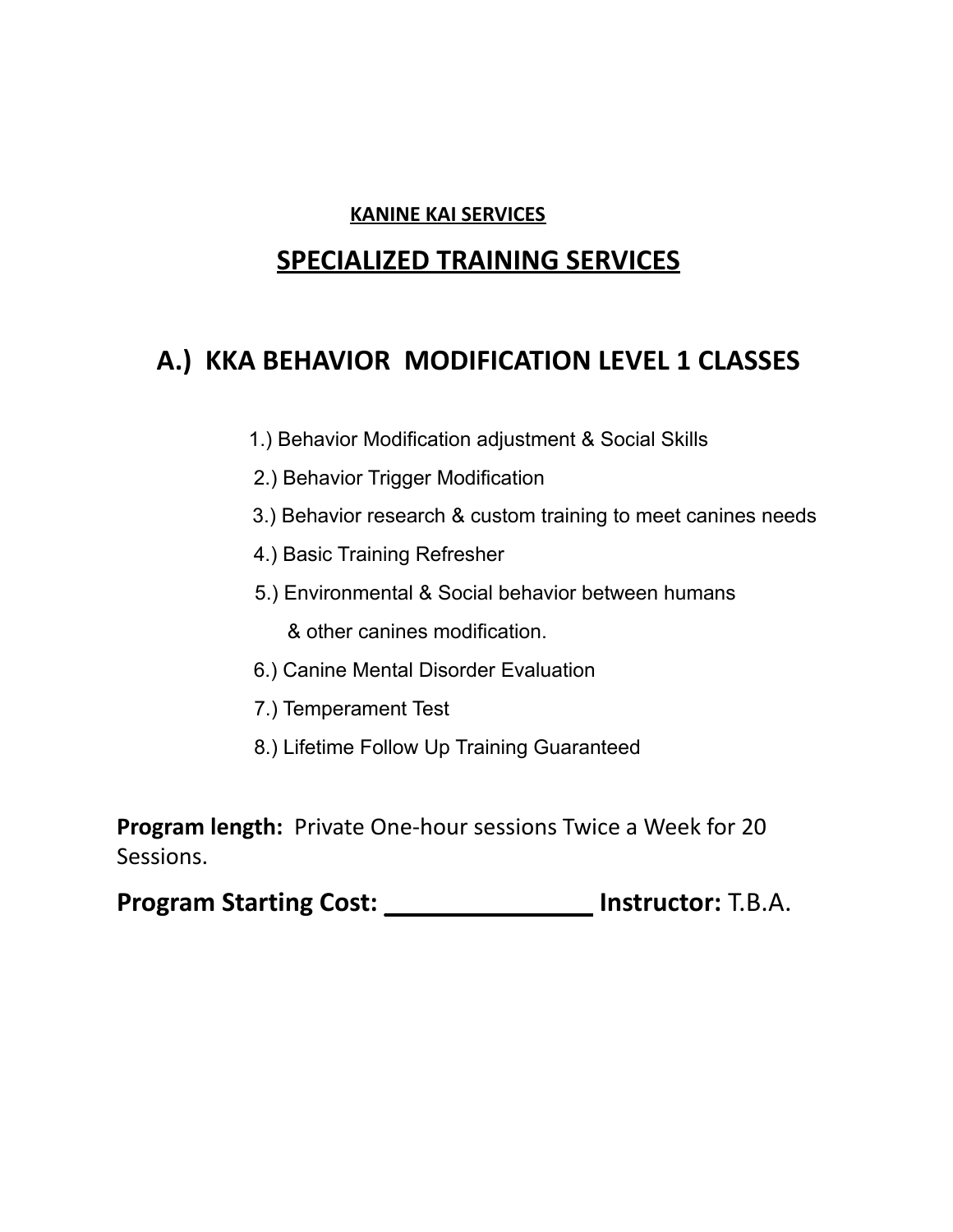# **K.K.S. BOARDING & TRAINING PROGRAMS:**

## **1.) Puppy Kai 101 With A.K.C. Puppy Star**

A critical first process of your dog's education. Our program shall give your puppy enrichment and socialization with a starter introduction to obedience skills. Puppy 101 starts with puppy level sits, downs, and stays, work on leash walking and recalls, and more! A fun and education with puppies. This program is for puppies up to six months of age.

**Days:** T.B.A. **Time:** Contact Us for Available Times

**Program length:** 2 ½ Weeks of Boarding & Training 4 to 6 hours a day of activities with weekends home if needed.

**Program Starting Cost: \_\_\_\_\_\_\_\_\_\_\_\_\_\_\_\_\_\_\_\_Instructor:** T.B.A.

**COMES WITH LIFETIME FOLLOW UP TRAINING.AFTER DOG PASSES FINAL TESTS.**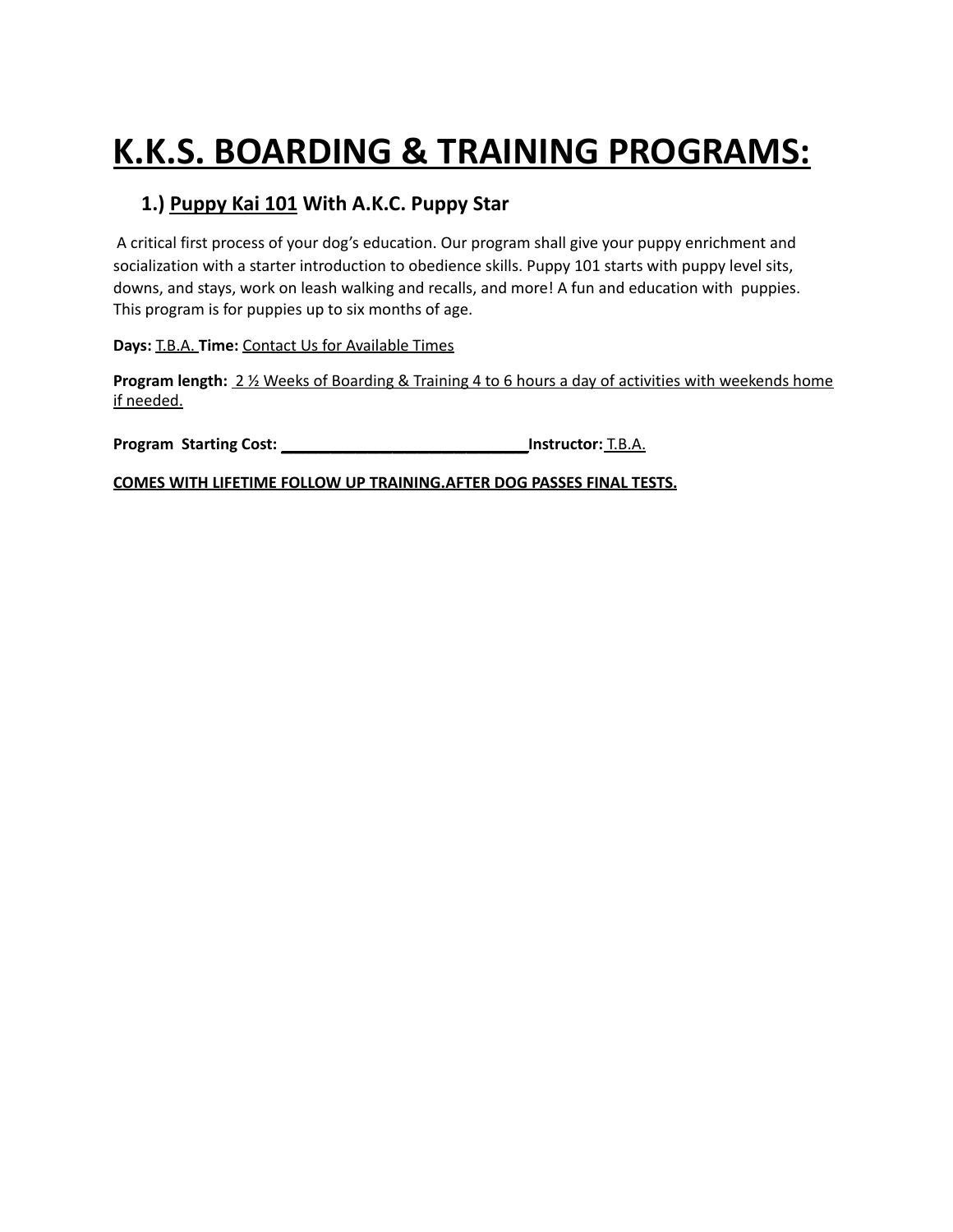## **2.) KANINE KAI GENERAL DOMESTIC DOG TRAINING 101 Boarding & Training**

### **Comes with the Following:**

### **PUPPY KAI 101 TRAINING:**

A critical first process of your dog's education. Our program shall give your puppy enrichment and socialization with a starter introduction to obedience skills. Puppy 101 starts with puppy level sits, downs, and stays, work on leash walking and recalls, and more!

### **ADOLESCENT KAI 101 TRAINING:**

After completing Puppy Kai 101. Now for the next Level. Our class shall give your adolescent/young adult dog a higher canine education and skills. and advance human & canine socialization. Also, your dog shall learn Full basic obedience skills. Basic indoor & outside behavior. Advance leash working & distraction & focus training. Proper canine to human communication. Handler relationship and bonding training and a lot more...

### **ELITE BASIC TRAINING:**

Advance proper behavior & obedience, that sharpens your dog's skills. Advance command skills and advance public behavior and focus skills and more. Only available with the Kanine Kai Full Basic Training 101 program.

#### Good for all ages…. **COMES WITH LIFETIME FOLLOW UP TRAINING.AFTER DOG PASSES FINAL TESTS.**

**Days:** T.B.A. **Time:** Contact Us for Available Times

**Program length:** 4 to 5 Weeks of Boarding & Training 4 to 6 hours a day of activities with weekends home if needed.

**Program Starting Cost: \_\_\_\_\_\_\_\_\_\_\_\_\_\_\_\_\_\_\_ Instructor:** T.B.A.